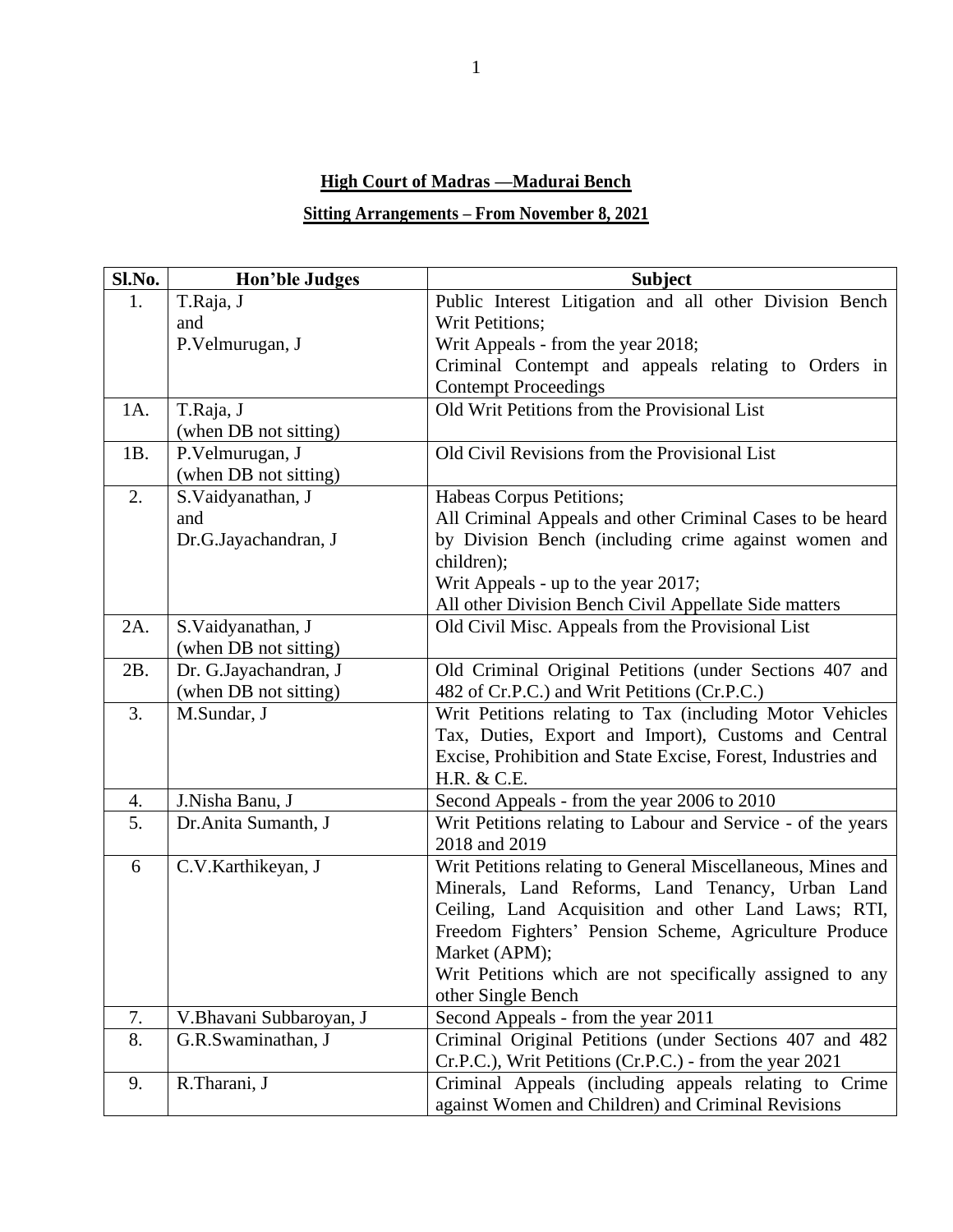| 10. | P.T.Asha, J         | Civil Revision Petitions;                                     |
|-----|---------------------|---------------------------------------------------------------|
|     |                     | <b>Transfer Civil Misc. Petitions and Company Appeals</b>     |
| 11. | B.Pugalendhi, J     | Writ Petitions relating to Labour and Service - from the year |
|     |                     | 2020                                                          |
| 12. | G.Ilangovan, J      | CBI and Prevention of Corruption Act Cases (except Bail       |
|     |                     | and Anticipatory Bail Applications)                           |
|     |                     | Criminal Original Petitions (under Sections 407 and 482       |
|     |                     | Cr.P.C.), Writ Petitions (Cr.P.C.) - up to the year 2019      |
| 13. | S.Ananthi, J        | Civil Miscellaneous Appeals;                                  |
|     |                     | Civil Miscellaneous Second Appeal;                            |
|     |                     | <b>First Appeals</b>                                          |
| 14. | K.Murali Shankar, J | Criminal Original Petitions - Anticipatory Bail and Bail;     |
|     |                     | Petitions for Cancellation, Relaxation or Modification of     |
|     |                     | Bail and Anticipatory Bail;                                   |
|     |                     | All other petitions concerning Bail and Anticipatory Bail;    |
|     |                     | Criminal Original Petitions (under Sections 407 and 482)      |
|     |                     | Cr.P.C.), Writ Petitions (Cr.P.C.) - of the year 2020         |
| 15. | S.Srimathy, J       | Writ Petitions relating to Labour and Service - up to the     |
|     |                     | vear $2017$                                                   |
| 16. | R. Vijayakumar, J   | Second Appeals - up to the year 2005                          |

Note:

• Cases should be listed chronologically as per the date of filing, unless otherwise directed having regard to exceptional urgency.

• Cases relating to Senior Citizens, Crime against Women, Persons with Disability and Children shall be taken up on priority basis.

• Review Applications should be posted before the Judge/Judges whose order is sought to be reviewed.

• All Bails and Anticipatory Bails which are part heard or Reserved for orders shall be placed before the Roster Bench, upon change of Roster.

• Upon change of Roster, Part heard matters shall stand released and be placed before the Bench as per Roster. However, if the parties or any of them make a request for retention of the matter before the Hon'ble Bench which had heard it, stating that the matter had been heard for a considerable length of time and *de novo* hearing would not be expedient, and if the Hon'ble Bench endorses the request, such matter may be placed before the Hon'ble The Chief Justice for being assigned to the Hon'ble Bench which partly heard the matter.

• Whenever any Court is of the opinion that there are case(s) pending before other Court(s) similar to the case(s) in hand and it is necessary to tag matter(s) pertaining to other Court(s), with the case(s) which is listed before it, (or) any party mentions before the Court that there are matters before other Court(s) which is/are similar to the case(s) on the list of that Court and request for tagging, the Court shall direct the matters to be placed before the Hon'ble The Chief Justice for tagging the matters and for placing the same before appropriate Court.